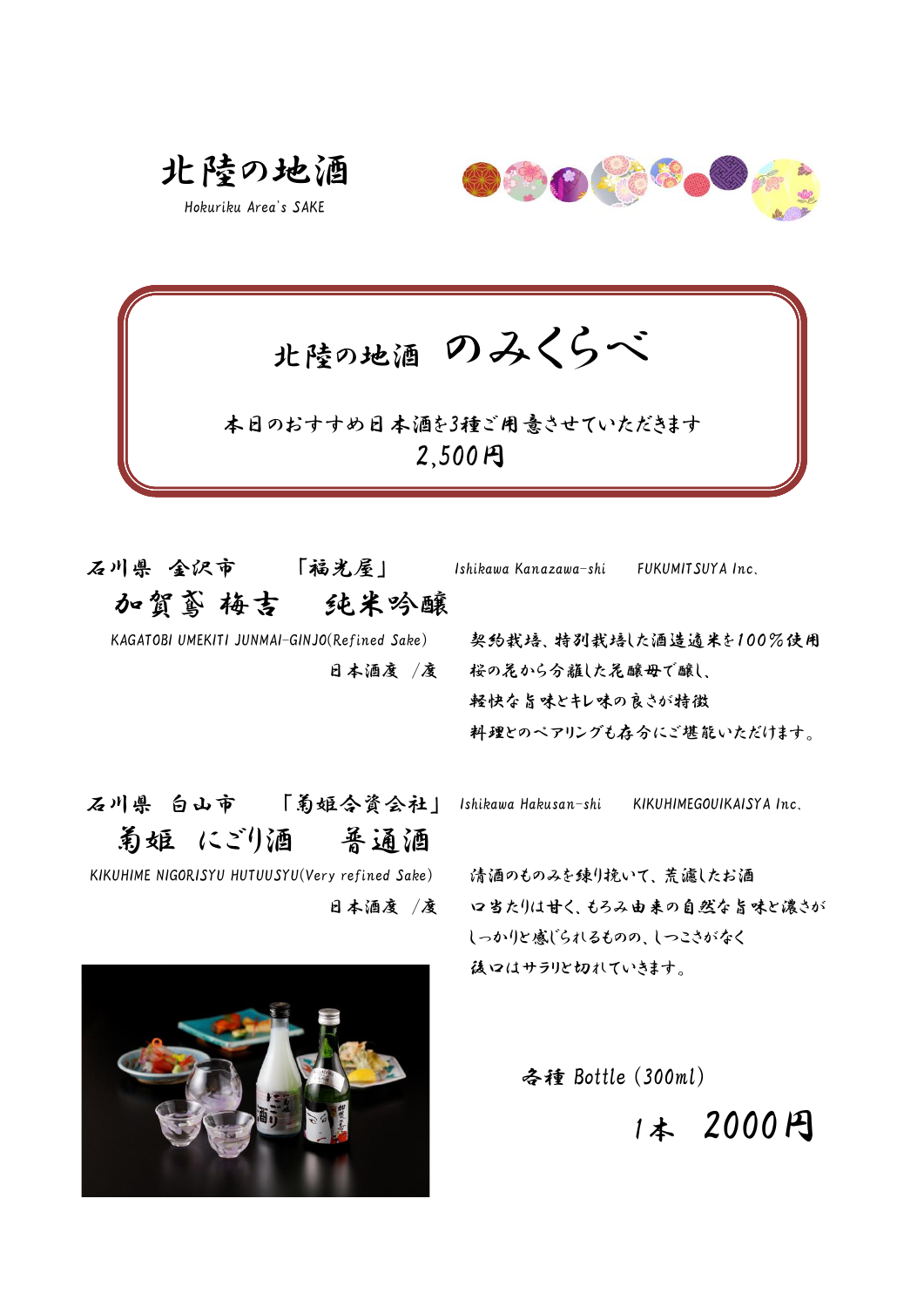| 石川県 輪島市 「白藤酒造」 Ishikawa Wajima-shi HAKUTOU SYUZOU.Inc                      |                                                 |  |                                                                                                                                                                    |                        |  |
|----------------------------------------------------------------------------|-------------------------------------------------|--|--------------------------------------------------------------------------------------------------------------------------------------------------------------------|------------------------|--|
| 奧能登の白菊――                                                                   | 纯米吟醸                                            |  |                                                                                                                                                                    |                        |  |
|                                                                            | OKUNOTO NO SHIRAGIKU JUNMAI-GINJO(Refined Sake) |  |                                                                                                                                                                    |                        |  |
|                                                                            | 日本酒度 一4度                                        |  | グラス Glass (90ml) 1,050 円                                                                                                                                           |                        |  |
|                                                                            | Smooth and Clear                                |  | $-\text{\LARGE $\Leftrightarrow$ Carafe(180ml)$                                                                                                                    | $2,000$ $P_1$          |  |
|                                                                            |                                                 |  | ボトル Bottle(720ml)                                                                                                                                                  | $7,800$ $P_1$          |  |
| 石川県 珠洲市 「櫻田酒造」<br>大慶   纯米大吟醸<br>TAIKEI JUNMAI-DAI-GINJO(Very refined Sake) | 日本酒度 土0度<br>Sweet and Rich                      |  | Ishikawa Suzu-shi     SAKURA DASYUZOU Inc.<br>グラス - Glass (90ml) - 1,150 円<br>$-\diamondsuit$ Carafe(180ml)<br>ボトル Bottle(720ml)                                   | $2,200$ 円<br>$8,600$ 円 |  |
| 石川県 珠洲市 「宗玄酒造」<br>宗玄 大吟醸<br>SOUGEN DAI-GINJO(Very refined Sake)            | 日本酒度 +4度<br>Rich and Sweet                      |  | Ishikawa Suzu-shi SOUGEN SYUZOU Inc.<br>グラス Glass (90ml) 2,700 円<br>$-\text{\LARGE $\diamond$}$ Carafe(180ml) 5,300 $\text{\LARGE }$<br>ボトル Bottle(720ml) 20,500 円 |                        |  |

石川県 能登町 「数馬酒造」 Ishikawa Noto-machi KAZUMA SYUZOU Inc.

## 竹葉 能登純米

CHIKUHA NOTOJUNMAI(Pure rice Sake)

| 日本酒度 +1度 | $\check{\mathcal{I}}$ $\exists$ $\lambda$ Glass (90ml) | 900 円 |
|----------|--------------------------------------------------------|-------|
|----------|--------------------------------------------------------|-------|

- Lightly acidity  $-\hat{\diamond}$  Carafe(180ml) 1,700  $\hat{H}$ 
	- ボトル Bottle(720ml) 6,200 円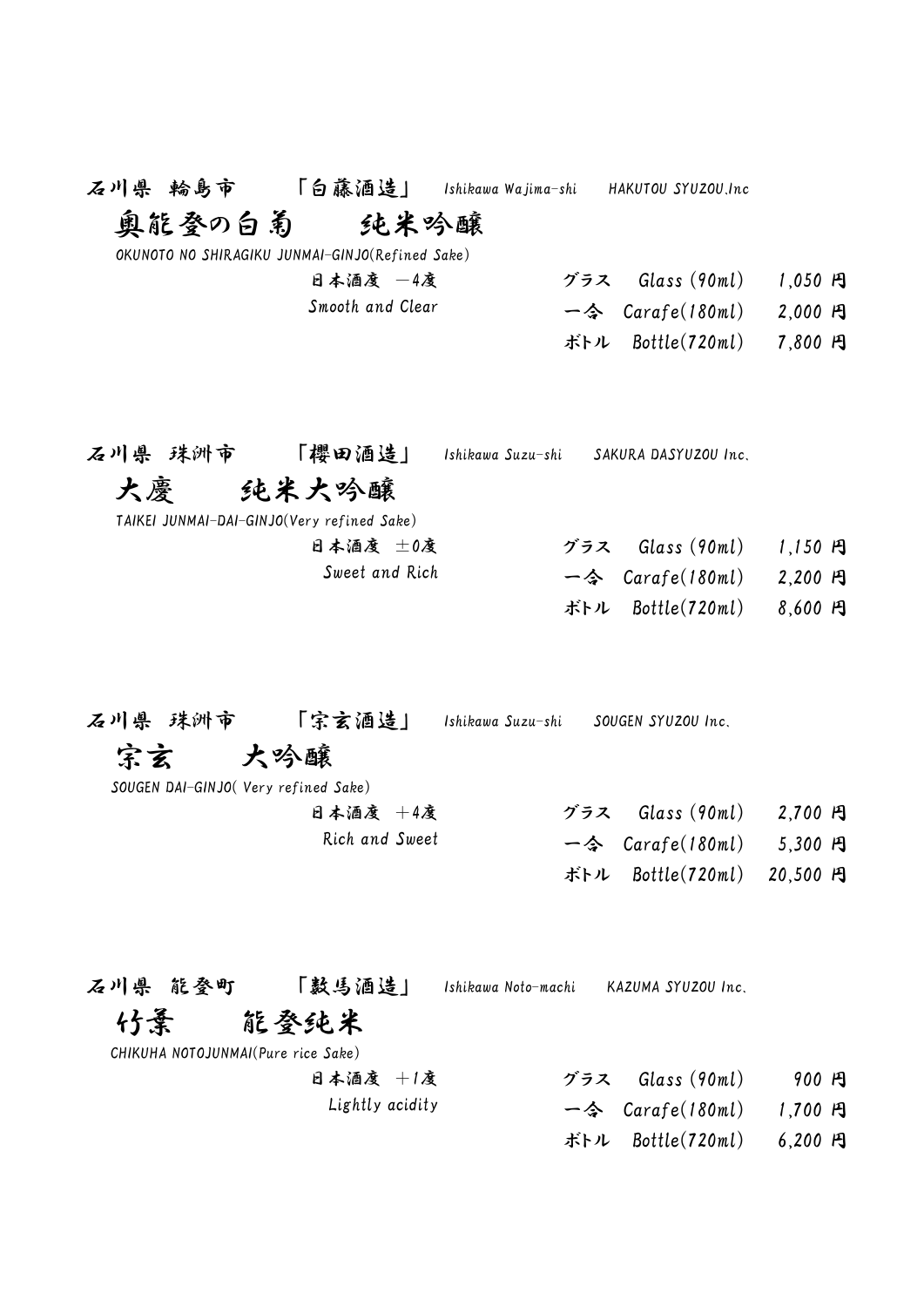| 石川県 能登町 「鹤野酒造」 |                                                         | Ishikawa Noto-machi TSURUNO SYUZOU Inc.                                       |  |
|----------------|---------------------------------------------------------|-------------------------------------------------------------------------------|--|
| 谷泉   特列纯米酒     |                                                         |                                                                               |  |
|                | TANIIZUMI TOKUBETSU JUNMAISYU(Pure rice Sake)           |                                                                               |  |
|                | 日本酒度 +4度                                                | グラス Glass (90ml) 950 円                                                        |  |
|                | Peculiar taste                                          | $-\text{\LARGE $\Leftrightarrow$ Carafe(180ml) 1,800 }\,$ $\text{\LARGE $P$}$ |  |
|                |                                                         | ボトル Bottle(720ml) 6,800 円                                                     |  |
|                |                                                         |                                                                               |  |
|                | 石川県 中能登町 「鸟屋酒造」Ishikawa Nakanoto-machi                  | TORIYA SYUZOU Inc.                                                            |  |
|                | 池月 みなもにうかぶ月 の吟醸                                         |                                                                               |  |
|                | IKEZUKI MINAMO NI UKABU TSUKI GINJO(Refined Sake)       |                                                                               |  |
|                | 日本酒度 +4度                                                | グラス Glass (90ml) 1,100 円                                                      |  |
|                | Lightly Sweet                                           | $-\text{\LARGE $\diamond$}$ Carafe(180ml) 2,100 $\text{\LARGE P}$             |  |
|                |                                                         | ボトル Bottle(720ml) 8,200 円                                                     |  |
|                |                                                         |                                                                               |  |
|                | 石川県 金沢市       「福光屋」       Ishikawa Kanazawa-shi         | FUKUMITSUYA Inc.                                                              |  |
|                | 加賀鸢 山廃纯米超辛口                                             |                                                                               |  |
|                | KAGATOBI YAMAHAI-JYUNMAI CHOU KARAKUCHI(Pure rice Sake) |                                                                               |  |
|                | 日本酒度 +12度                                               | グラス Glass $(90ml)$ 850 円                                                      |  |
|                | Dry                                                     | $-\text{\LARGE $\Leftrightarrow$}$ Carafe(180ml) 1,650 $\text{\LARGE $P$}$    |  |
|                |                                                         | ボトル Bottle(720ml) 6,400 円                                                     |  |
|                |                                                         |                                                                               |  |

石川県 白山市 「車多酒造」 Ishikawa Hakusan-shi TASYAS YUZOU Inc.

# 天狗舞 純米大吟醸50

TENGUMAI JUNMAI-DAI-GINJO 50

- 日本酒度 /度 ブラス Glass (90ml) 950 円
	- 一合 Carafe(180ml) 1,800 円
	- ボトル Bottle(720ml) 7,000 円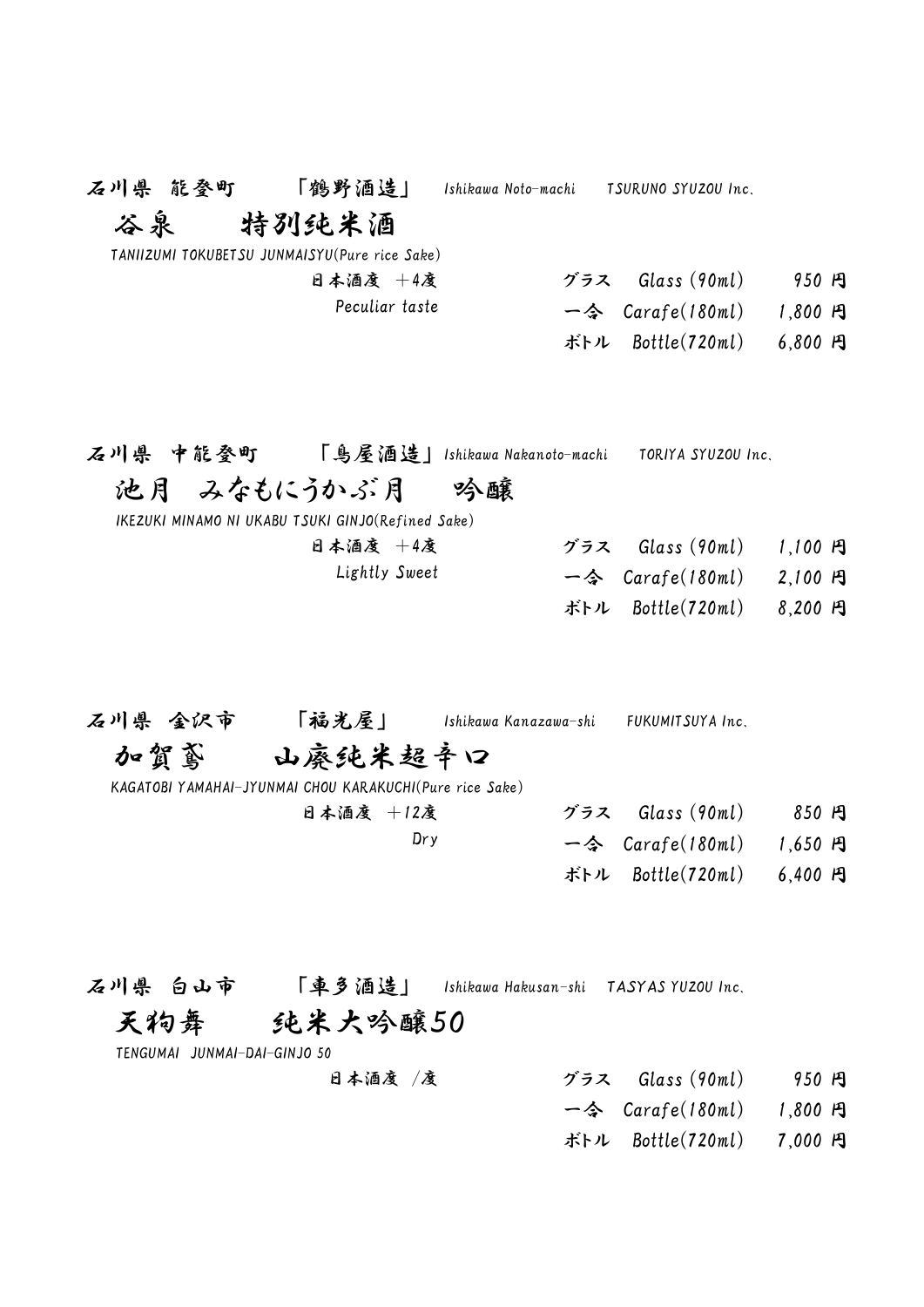富山県 南砺市 「三笑楽酒造」 Toyama Nanto-shi SANSYORAKU SYUZOU Inc.

## 三笑樂 纯米吟醸

SANSYORAKU JUNMAI-GINJO(Refined Sake)

日本酒度 +5度 グラス Glass (90ml) 1,100 円 Lightly sweet  $-\hat{\Leftrightarrow}$  Carafe(180ml) 2,100  $\hat{H}$ ボトル Bottle(720ml) 8,200 円

| 「桝田酒造」<br>富山県 富山市 |  |
|-------------------|--|
|-------------------|--|

Toyama Toyama-shi MASUDA SYUZOU Inc.

### 満寿泉 純米吟醸

MASUIZUMI JUNMAI-GINJO(Refined Sake)

| 日本酒度 +5度     | グラス Glass (90ml)           | $1,000$ $P_1$ |
|--------------|----------------------------|---------------|
| Easy drinker | 一令 $Carafe(180ml)$ 1,900 円 |               |
|              | ボトル Bottle(720ml) 7,400 円  |               |

富山県 富山市 「富美菊酒造」 Toyama Toyama-shi FUMIGIKU SYUZOU Inc.

## 羽根屋 純米大吟醸50 翼

HANEYA JUNMAI-DAI-GINJO 50 TSUBASA(Very refined Sake)

| 日本酒度 /度      | グラス Glass (90ml) 1,350 円                                  |  |
|--------------|-----------------------------------------------------------|--|
| Round, Aroma | $-\text{\LARGE $\Leftrightarrow$ Carafe(180ml) 2,650 H$}$ |  |
|              | ボトル Bottle(720ml) 9,200 円                                 |  |

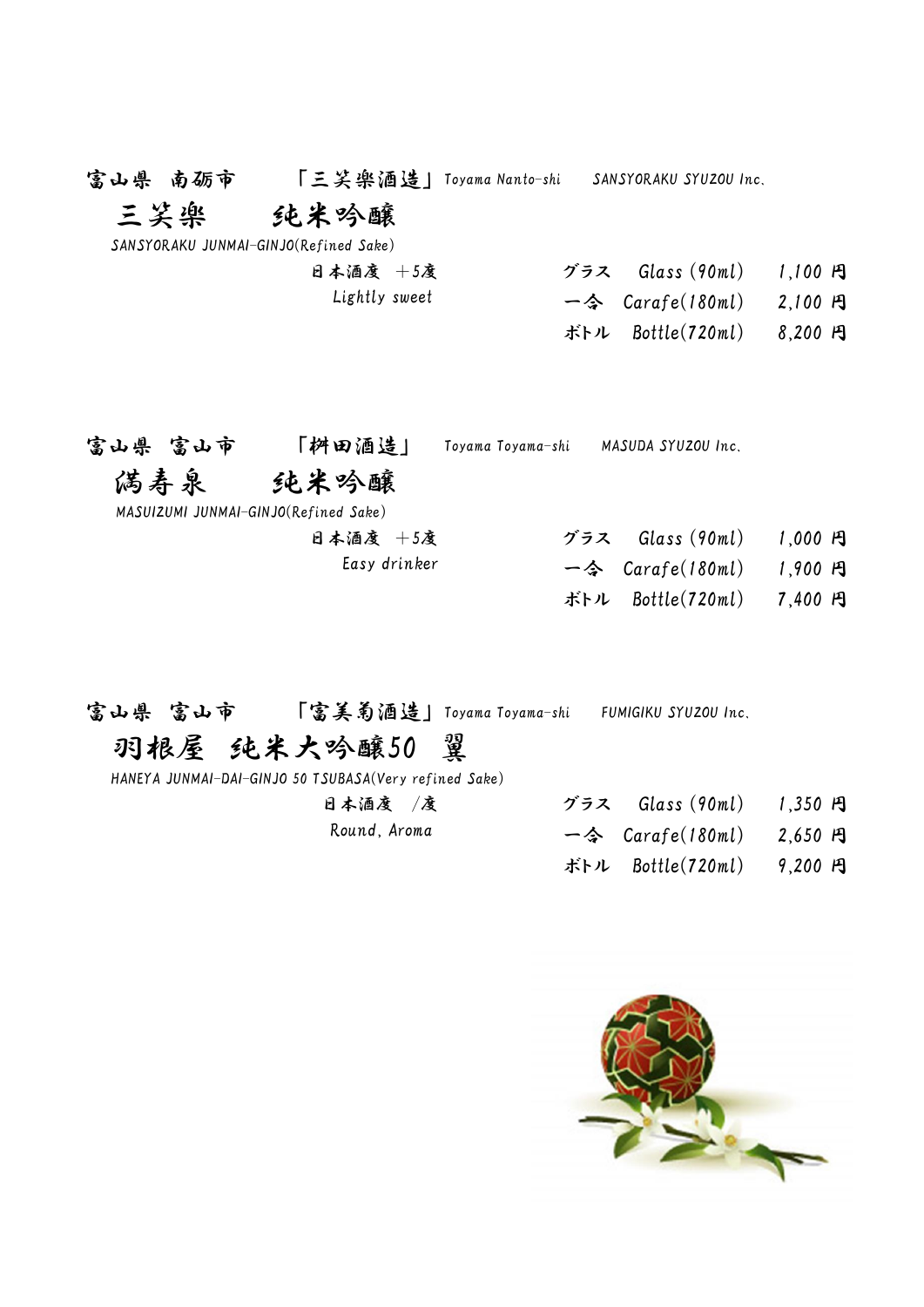| 石川県 白山市                                  | 「吉田酒造」   | Ishikawa Hakusan-shi | YOSHIDA SYUZOU Inc.                       |  |
|------------------------------------------|----------|----------------------|-------------------------------------------|--|
| あらばしり                                    | 大吟醸生酒    |                      |                                           |  |
| ARABASHIRI DAI-GINJO (Very refined Sake) |          |                      |                                           |  |
|                                          | 日本酒度 +6度 |                      | グラス Glass (90ml) 1,000 円                  |  |
|                                          | Mild     |                      | $-\text{\textless}$ Carafe(180ml) 1,900 A |  |
|                                          |          |                      | ボトル Bottle(720ml) 7,200 円                 |  |
|                                          |          |                      |                                           |  |

石川県 小松市 「農口尚彦研究所」Ishikawa Komatsu-shi NOGUCHI NAOHIKO KENKYUJO Inc.

## 農口 山廃五百万石

|  |  | NOGUCHI YAMAHAI-GOHYAKUMANGOKU(Very refined Sake) |  |
|--|--|---------------------------------------------------|--|
|--|--|---------------------------------------------------|--|

| グラス $Glass (90ml)$                                               | $2,500$ $P_1$ |  |
|------------------------------------------------------------------|---------------|--|
| $-\text{\LARGE $\diamond$}$ Carafe(180ml) 4,800 $\text{\LARGE }$ |               |  |
| ボトル Bottle(720ml) 18,500 円                                       |               |  |

福井県 永平寺町 「吉田酒造」 Fukui Eiheiji-machi YOSHIDA SYUZOU Inc.

日本酒度 /度

## 白龍 純米酒

| HAKURYU JUNMAISYU (Pure rice Sake) |  |
|------------------------------------|--|
|------------------------------------|--|

| 日本酒度 /度     | $\check{\mathcal{I}}$ $\exists$ $\lambda$ Glass (90ml)    | 850 A |
|-------------|-----------------------------------------------------------|-------|
| Mild savory | $-\text{\LARGE $\Leftrightarrow$ Carafe(180ml) 1,650 H$}$ |       |

ボトル Bottle(720ml) 6,000 円

福井県 永平寺町 「黒龍酒造」 Fukui Eiheiji-machi KOKURYU SYUZOU Inc. 黒龍 大吟醸 KOKURYU DAI-GINJO(Very refined Sake) 日本酒度 +3度 グラス Glass (90ml) 1,500 円 Rich and Savory  $\triangle$   $Carafe(180ml)$  2,850  $R$ 

ボトル Bottle(720ml) 11,500 円